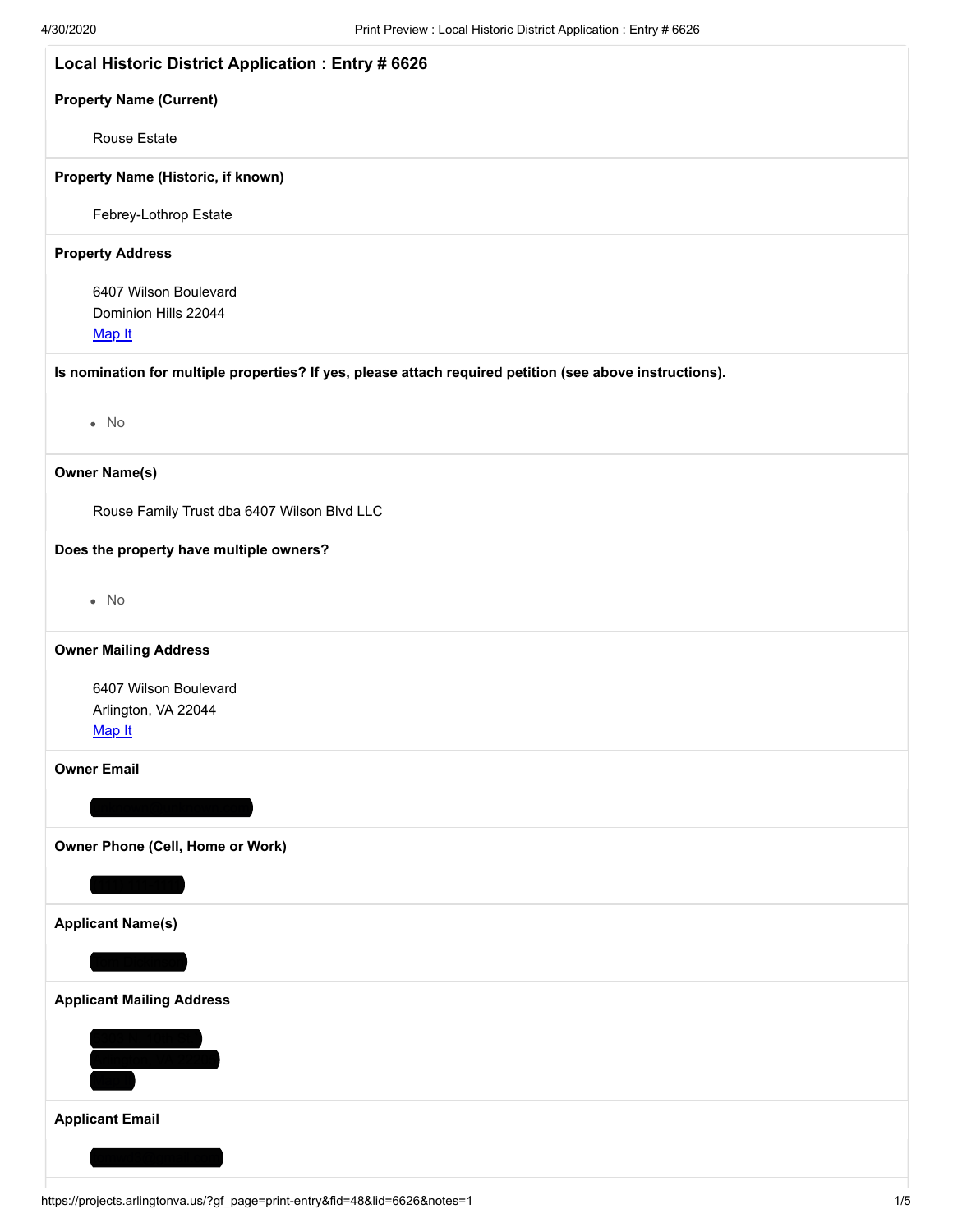# **Local Historic District Application : Entry # 6626**

**Applicant Phone (Cell, Home or Work)**

#### **Today's Date**

04/27/2020

(571) 969-8287

**In the space below (and in attached pages if necessary), summarize the general characteristics of the entire property. Describe its current use (and historic use if different) and the primary buildings and/or structures on the property (e.g., house, store, commercial building, bridge, etc.). Include information on the architectural style, materials and/or method(s) of construction, and exterior physical appearance and condition.**

The property commonly known today as the Randolph Rouse estate, has been called other names in the past, including "Fairmount," "The Fairmount Mansion," "The Lothrop Farm," the "Febrey-Lothrop Estate, or House," and "The Audrey Meadows House." It is located on a 9 acre parcel at the northwest intersection of Wilson Boulevard and N. McKinley Street.

The main entrance is a long paved blacktop driveway off Wilson Boulevard that commences between two rock pillars or columns with a black wrought iron gate, proceeding northward to the main house, terminating in a circular drive at that point. The main residence was constructed ca. 1850 by Mr. John E Febrey (1831-1893), a member of one of the most well known and prominent families in Arlington at that time. It sits at the highest point on a hill adjacent to Upton Hill, an area which was prized during the Civil War by both the Union and Confederates for its spectacular perspectives and height advantages. Clear views to downtown Washington D.C. can be had from the home site. When Mr. Febrey died, he property was subsequently purchased by Mr. Alvin Mason Lothrop — one of the founders of the Woodward and Lothrop department stores chain — in 1898. By 1907 the Fairmount building was destroyed and replaced with the colonial revival style home, inspired by George Washington's Mount Vernon.

The main home is currently occupied by the widow of the last owner, Mr. Randolph Rouse, who died April 7, 2017 at age 100. The original building, Fairmount, no longer exists but later additions to the property were incorporated into the new structures.

**Briefly describe any outbuildings or secondary resources (e.g., garages, sheds, barns, storage tanks, walls, etc.), including their condition and estimated age. Also describe any notable natural and/or landscape features (e.g., mature trees, planned circulation paths, rock formations, creeks, etc.).**

A large, 3-4 car detached garage is behind, to the north, of the main house. Adjacent to the northeast of the garage, there is a slightly smaller secondary home immediately behind and to the north of the main house. Continuing in a northward direction from the secondary house, there is a large barn/garage structure with a tower, all clad in brown shake shingles. There is a farm-type pulley hoist extending from a second level loft in this building, presumably for raising feed and hay for farm animals, which were once in abundance on the original 200 acre Febrey Estate. Thee

**Are there any known threats to the property? If so, briefly describe.**

YES. The property is immediately adjacent to the thriving and expanding 7 Corners commercial and residential area of Falls Church, a primary transportation hub in Northern Virginia, at the intersection of Routes 50 (Arlington Boulevard), 7 (Leesburg Pike), and Wilson Boulevard. The Sears Store nearby (formerly located in Clarendon) recently closed, and this site will be developed. Other development projects proceed apace in this area. Because of the large size of this 9 acre property, it is extremely attractive to developers for townhouse, condo, single family home, and retail commercial establishments.

### **Construction Dates**

Ca. 1850/1907/1951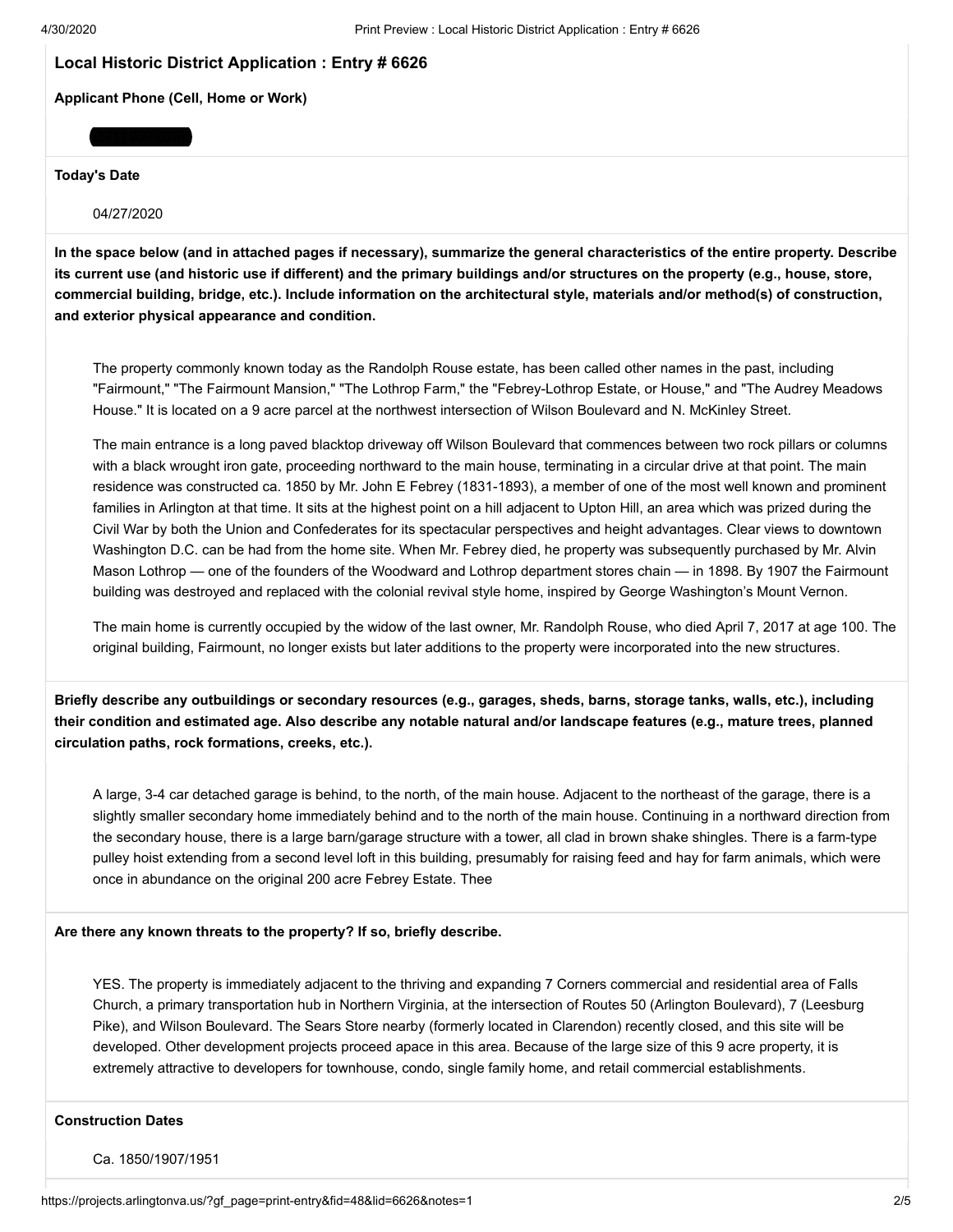# **Local Historic District Application : Entry # 6626**

### **Architect and/or builder**

Mr. John Febrey

## **Specific dates of importance (if known)**

1850;1893;1950

**Provide a summary (four-paragraph maximum) of the property's overall history and significance. Please be sure to include all sources of information.**

Perched on a hill above the intersection of Wilson Boulevard and North McKinley Street, the two-story Febrey-Lothrop House is a rare piece of local history, known to have sheltered noted luminaries and at least one famed actress. The estate dates back to 1865 when John E. Febrey, a real estate broker and son of the prominent patriarch Nicholas Febrey, built a shingled farmhouse in what was then rural Arlington. Febrey and his wife, Mary Frances (his cousin and a member of the Ball family, for whom Ballston is named), lived in the house and farmed the surrounding land with corn, oats and other crops. According to local author and history buff Charlie Clark, the family established a private school in a cabin on the property during the Civil War.

Febrey became superintendent of the Alexandria public school system in the early 1890s (at that time, Arlington was part of Alexandria), but died a short time later. The house was then purchased and used as a summer retreat by Alvin Mason Lothrop, co-founder of the now-defunct Woodward & Lothrop department store chain, who kept a primary residence at 2001 Connecticut Ave. NW in Washington, D.C. After Lothrop's death in 1912, his family maintained ownership of the Arlington estate for decades and installed a swimming pool (one that remains to this day).

During World War II, the Lothrops were said to have leased the house to Howard Hughes, the noted eccentric and founder of Trans World Airlines (TWA). Hughes reportedly hosted lavish parties there, entertaining guests including the sultry movie star Jane Russell and former Washington Redskins owner George Preston Marshall.

By 1950, however, the house was empty. In stepped Randolph Rouse, a bachelor, socialite and real estate developer who had made a name for himself as an amateur steeplechase jockey near Middleburg, Va. After acquiring the 26-acre property (including the house) for less than \$125,000 in 1951, he kept nine acres for himself and built homes on the rest of the land in what is now the Dominion Hills neighborhood.A few years later, Rouse met and married a young actress named Audrey Meadows, who had recently landed a starring role in the Jackie Gleason sitcom The Honeymooners.

But their own honeymoon was short-lived. Meadows' commutes to and from New York for filming put stress on their marriage and they divorced after just two years.

Rouse remained a bachelor for several decades thereafter—a lifestyle he analogizes to "shooting fish in a barrel"—but kept his first wife's chosen décor, including a beautiful Chinese painting that the actress conceded after their split. Today, he shares the property with his current wife, Michele, and their two dogs.

Source: Arlington Magazine April 6, 2015 Kevin Craft

**Please attach at least six (6) current images of the property, including visible exterior elevations/views, any relevant architectural details, any outbuildings, and the overall setting. Each photograph should be labeled with a description (e.g., "View of the north (front) elevation of the dwelling"). Historical maps and images also may be included, if available. Please indicate sources of all images provided.**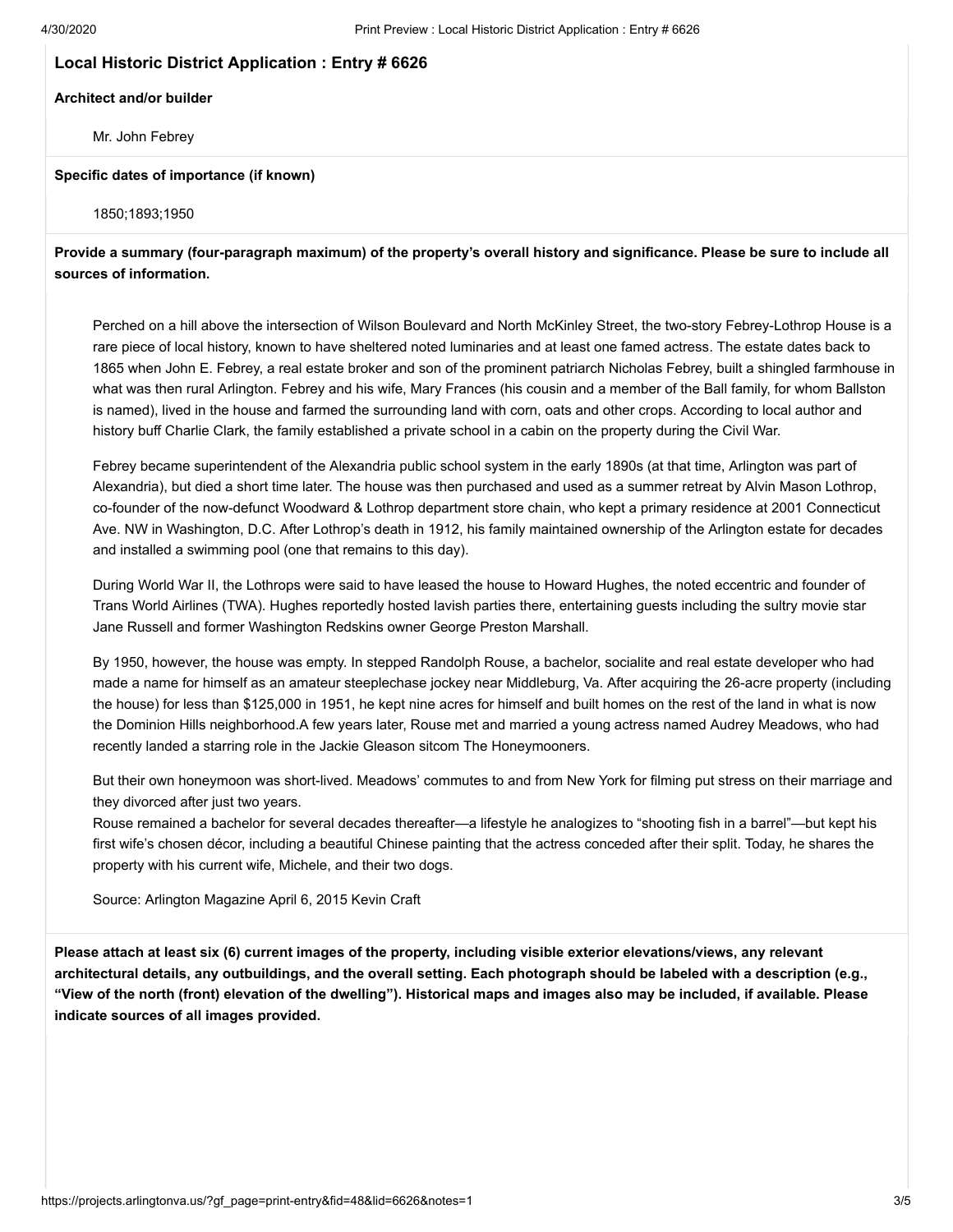# **Local Historic District Application : Entry # 6626**

- [Febrey-Lothrop-Rouse-Estate-6407-Wilson-Blvd-View-of-the-South-front-elevation-of-the-main-house-with-entrance-drive-and](https://projects.arlingtonva.us/index.php?gf-download=2020%2F04%2FFebrey-Lothrop-Rouse-Estate-6407-Wilson-Blvd-View-of-the-South-front-elevation-of-the-main-house-with-entrance-drive-and-gateway-stone-pillars-A1.gif&form-id=48&field-id=32&hash=7ff26579d2f2bd6a9d9ca278d3d21305932c7425af40abacd78328081919373a)gateway-stone-pillars-A1.gif
- [Febrey-Lothrop-Rouse-Estate-601.gif](https://projects.arlingtonva.us/index.php?gf-download=2020%2F04%2FFebrey-Lothrop-Rouse-Estate-601.gif&form-id=48&field-id=32&hash=a5fec151610d07ac3c3b10b0faa3420ee13f6b5123c88ba535be386e8af8ea91)
- [Febrey-Lothrop-Rouse-Estate-581.gif](https://projects.arlingtonva.us/index.php?gf-download=2020%2F04%2FFebrey-Lothrop-Rouse-Estate-581.gif&form-id=48&field-id=32&hash=74e5dcc058a0800551c72fa55ab733e470f5965ec97411baf15c2998c47a0a61)  $\bullet$
- [Febrey-Lothrop-Rouse-Estate-491.gif](https://projects.arlingtonva.us/index.php?gf-download=2020%2F04%2FFebrey-Lothrop-Rouse-Estate-491.gif&form-id=48&field-id=32&hash=a2af47d40a1728c83b9b68416d20b5548743fd27f664e6d229410ab0c9608f8d)
- [Febrey-Lothrop-Rouse-Estate-481.gif](https://projects.arlingtonva.us/index.php?gf-download=2020%2F04%2FFebrey-Lothrop-Rouse-Estate-481.gif&form-id=48&field-id=32&hash=0c2b565980864850ef26e9b9cd45a5b1559d576e302be3fd5ad802000c894094)
- [Febrey-Lothrop-Rouse-Estate-441.gif](https://projects.arlingtonva.us/index.php?gf-download=2020%2F04%2FFebrey-Lothrop-Rouse-Estate-441.gif&form-id=48&field-id=32&hash=79be0ae4279524de4a207d91545f37bf243c80c822c86a0fa21016ddc7bd0e7e)
- [Febrey-Lothrop-Rouse-Estate-401.gif](https://projects.arlingtonva.us/index.php?gf-download=2020%2F04%2FFebrey-Lothrop-Rouse-Estate-401.gif&form-id=48&field-id=32&hash=6719eebd6fa560754132f2d336464cf5e2a7d81268f2a31a2280fab13acf9099)
- [Febrey-Lothrop-Rouse-Estate-361.gif](https://projects.arlingtonva.us/index.php?gf-download=2020%2F04%2FFebrey-Lothrop-Rouse-Estate-361.gif&form-id=48&field-id=32&hash=570542c651731c36c36b8690bde333e13c2bc5a0f35761a6627d1142ff71716b)
- [Febrey-Lothrop-Rouse-Estate-331.gif](https://projects.arlingtonva.us/index.php?gf-download=2020%2F04%2FFebrey-Lothrop-Rouse-Estate-331.gif&form-id=48&field-id=32&hash=c35c07cc0617ce0ae8c9ef2994ef517a1083711fdba2aa341a82a0877092b799)
- [Febrey-Lothrop-Rouse-Estate-71.gif](https://projects.arlingtonva.us/index.php?gf-download=2020%2F04%2FFebrey-Lothrop-Rouse-Estate-71.gif&form-id=48&field-id=32&hash=2717fe23f9a91ed3ecece8fb3ce15fad8a2cc028d2d51ead963f6c279edd0d4e)

**Please include any primary or secondary sources that may be helpful in continued research of this property, as well as any sources that are referenced in the narrative sections of this form.**

Clark, Charles S. "The Manse on Wilson Boulevard," The Arlington Historical Magazine, Volume 14, No. 3, October, 2011. Pp 21- 27

Miles, Vernon. "Dominion Hills Mansion With a Curious History Could be Headed to Market" ArlNow Magazine March 4, 2020 https://www.arlnow.com/2020/03/04/dominion-hills-mansion-with-a-curious-history-could-be-headed-to-market/

Craft, Kevin. "Inside the Febrey-Lothrop House

The Arlington estate has played host to business moguls and Hollywood stars." Arlington Magazine, April 6, 2015. https://www.arlingtonmagazine.com/febrey-lothrop-house-holds-rich-history/

"Sportsman, business impresario Randolph 'Randy' Rouse dies at 100" The Fauquier Times, Vicky Moon and Leonard Shapiro, April 8, 2017

**The submitter of this form agrees all the information provided is accurate to the best of their knowledge.**

• lagree.